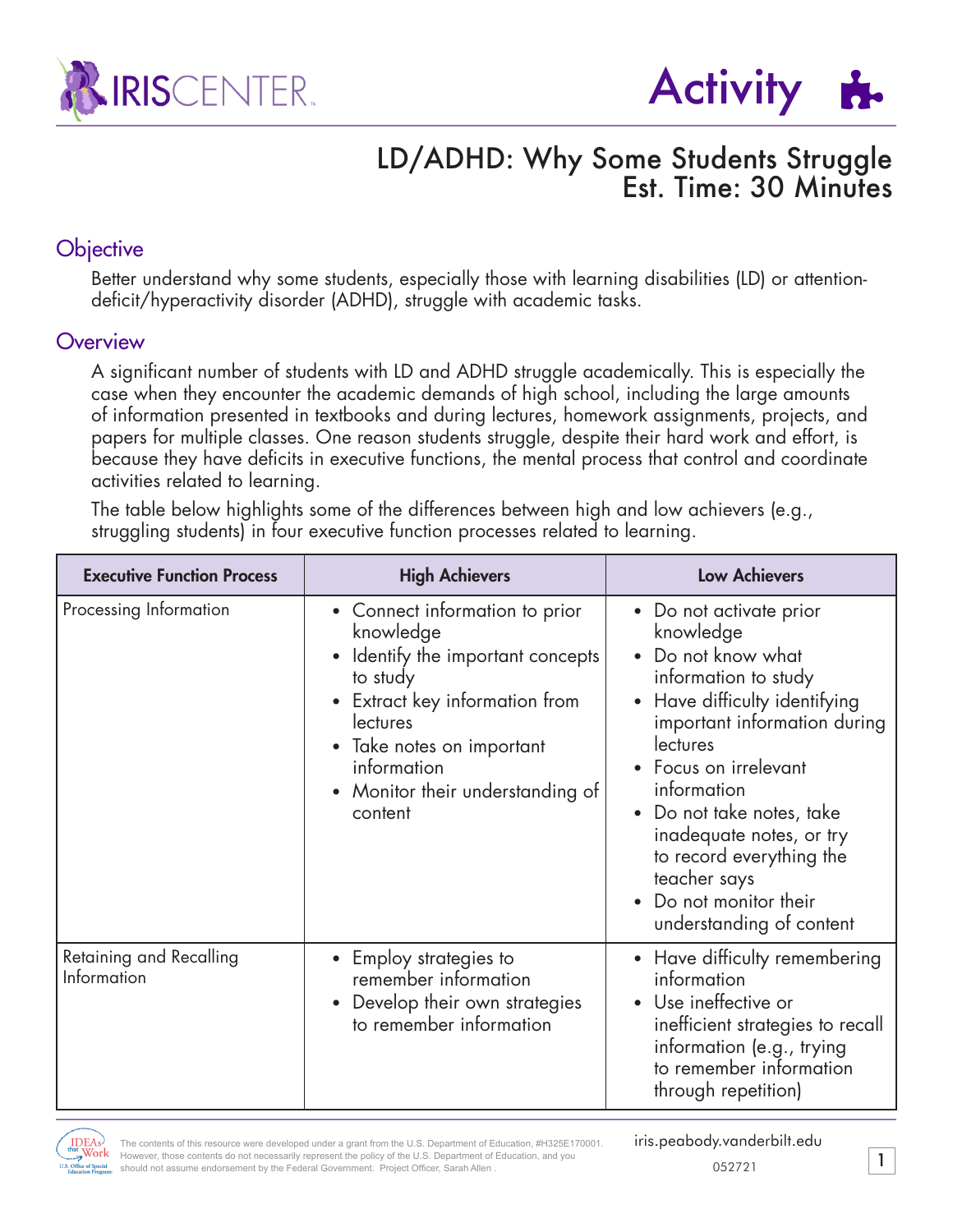



# LD/ADHD: Why Some Students Struggle

| <b>Executive Function Process</b>                     | <b>High Achievers</b>                                                                                                                                                                                                                                                                                                                      | <b>Low Achievers</b>                                                                                                                                                                                                                                                                                                                                                                                                               |
|-------------------------------------------------------|--------------------------------------------------------------------------------------------------------------------------------------------------------------------------------------------------------------------------------------------------------------------------------------------------------------------------------------------|------------------------------------------------------------------------------------------------------------------------------------------------------------------------------------------------------------------------------------------------------------------------------------------------------------------------------------------------------------------------------------------------------------------------------------|
| Organizing Materials and<br>Managing Time             | Stay focused and on task<br>• Use a system to keep<br>information for different<br>subject areas organized (e.g.,<br>separate notebooks)<br>Bring all supplies to class<br>$\bullet$<br>• Have a system for keeping<br>track of assignments<br>Complete and turn in<br>assignments on time<br>Plan and schedule time to<br>complete a task | • Are easily distracted and<br>engage in off-task behavior<br>Do not have a system for<br>organizing information for<br>different subject areas<br>Forget to bring items to class<br>Have difficulty keeping track<br>of assignments and turning<br>them in on time<br>• Have trouble estimating how<br>long a task will take<br>Run out of time when<br>working on a project<br>Require more time than<br>peers to complete tasks |
| Selecting, Monitoring, and<br><b>Using Strategies</b> | • Are strategic about studying<br>Can use a variety of strategies<br>$\bullet$<br>flexibly and generalize to<br>other situations                                                                                                                                                                                                           | • Do not know how to study<br>Forget to use a strategy<br>Have difficulty using a<br>strategy in a different content<br>area or situation<br>• Lack knowledge of an<br>appropriate strategy<br>• Use inappropriate or<br>ineffective strategies<br>• Use the same, often<br>ineffective, strategy for all<br>academic tasks                                                                                                        |

Too often the response of teachers is to conclude that low-achieving students are not trying hard enough, don't care about school work, or are simply lazy. Consider the following examples.

#### Example A

London's high school biology teacher assigned a chapter to read for homework. London spent three hours reading the text, but the next day he failed the chapter quiz and could not answer any of the questions posed during class discussion. His teacher assumes that he didn't read the assignment.